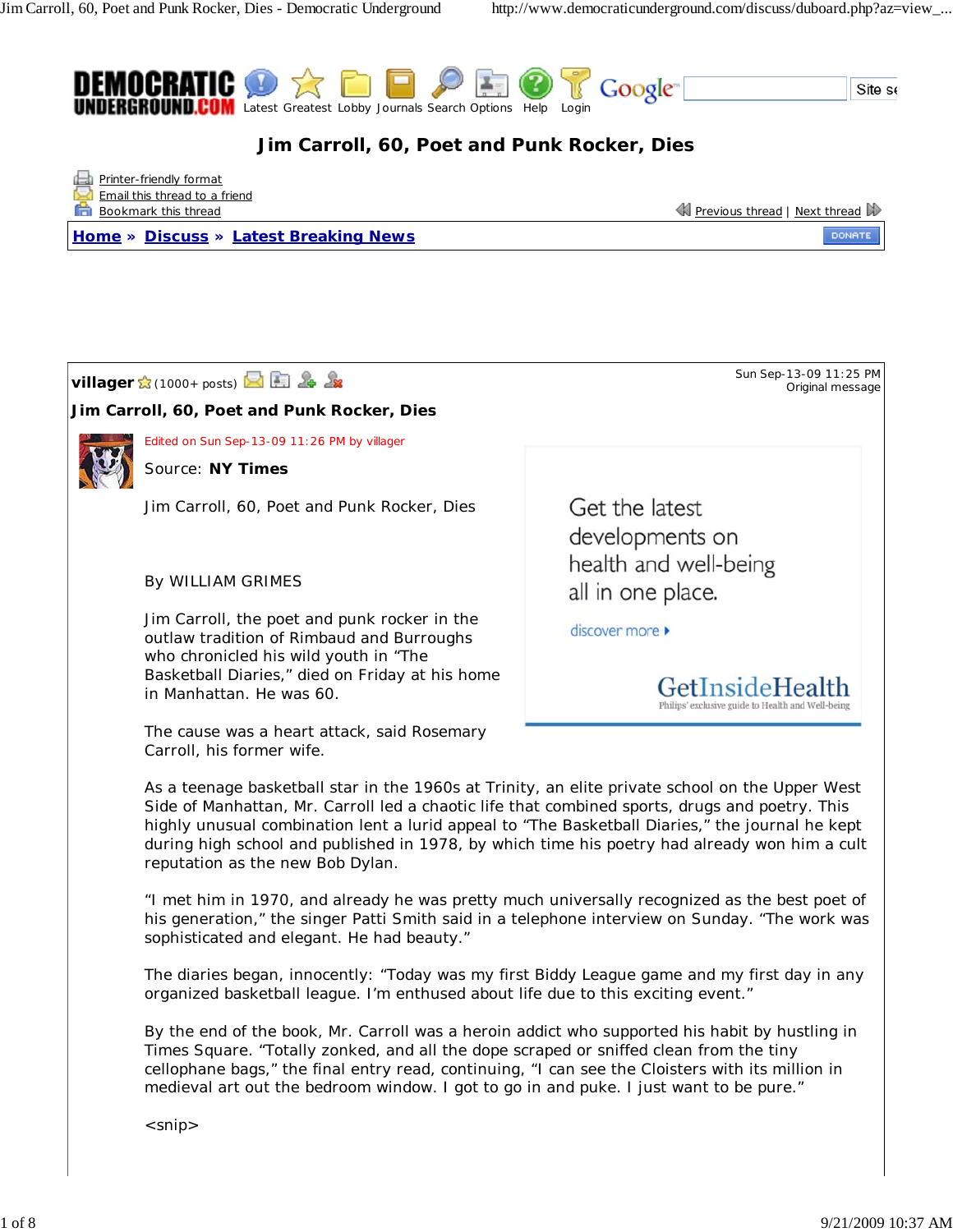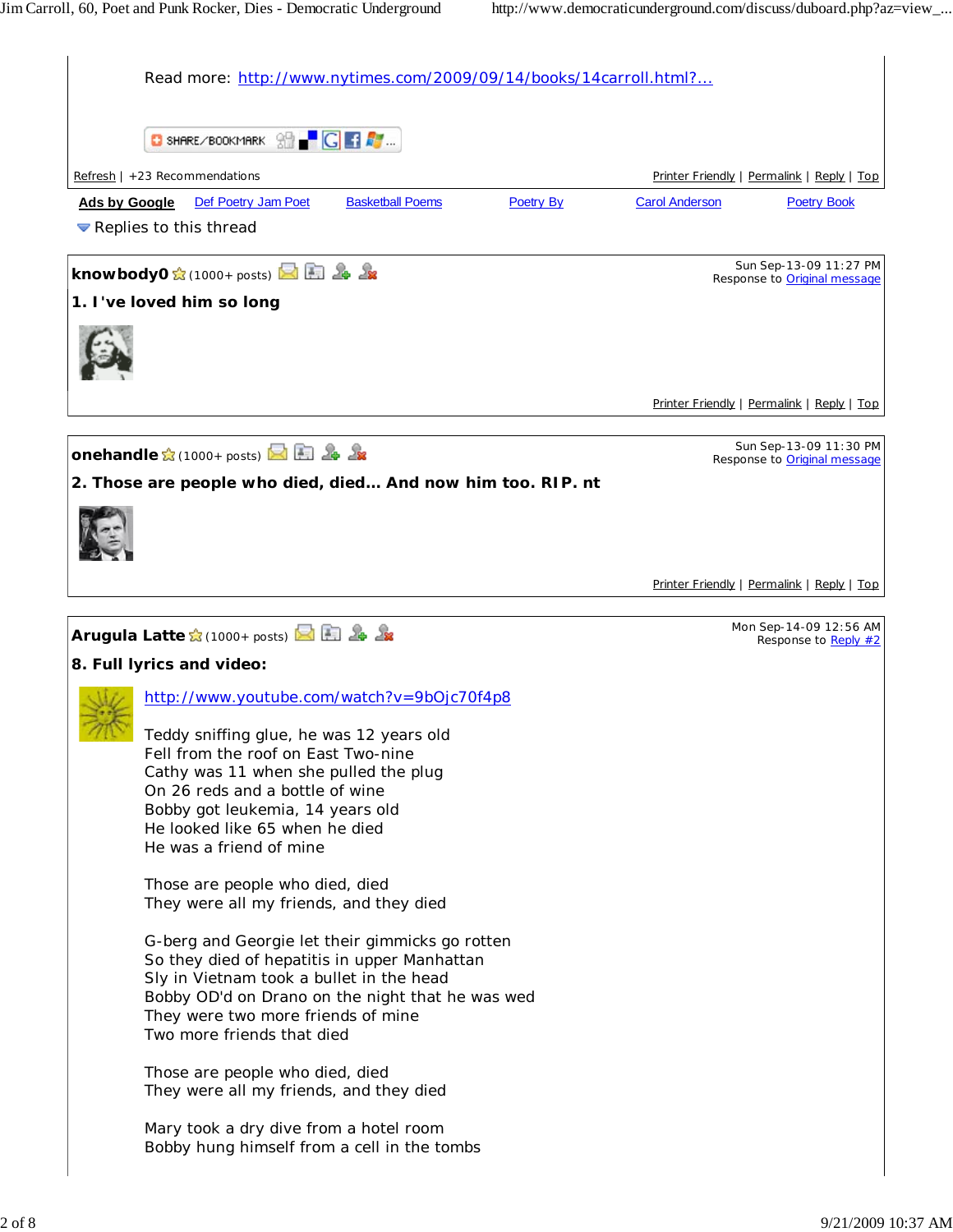Judy jumped in front of a subway train Eddie got slit in the jugular vein And Eddie, I miss you more than all the others And I salute you brother

Those are people who died, died They were all my friends, and they died

Herbie pushed Tony from the Boys' Club roof Tony thought that his rage was just some goof But Herbie sure gave Tony some bitchen proof "Hey," Herbie said, "Tony, can you fly?" But Tony couldn't fly, Tony died

Those are people who died, died They were all my friends, and they died

Brian got busted on a narco rap He beat the rap by rattin' on some bikers He said, "Hey, I know it's dangerous, but it sure beats Riker's" But the next day he got offed by the very same bikers

Those are people who died, died They were all my friends, and they died

Teddy sniffing glue, he was 12 years old Fell from the roof on East Two-nine Cathy was 11 when she pulled the plug On 26 reds and a bottle of wine Bobby got leukemia, 14 years old He looked like 65 when he died He was a friend of mine

Those are people who died, died They were all my friends, and they died

G-berg and Georgie let their gimmicks go rotten So they died of hepatitis in upper Manhattan Sly in Vietnam took a bullet in the head Bobby OD'd on Drano on the night that he was wed They were two more friends of mine Two more friends that died

Those are people who died, died They were all my friends, and they died

Mary took a dry dive from a hotel room Bobby hung himself from a cell in the tombs Judy jumped in front of a subway train Eddie got slit in the jugular vein And Eddie, I miss you more than all the others And I salute you brother

Those are people who died, died They were all my friends, and they died

Printer Friendly | Permalink | Reply | Top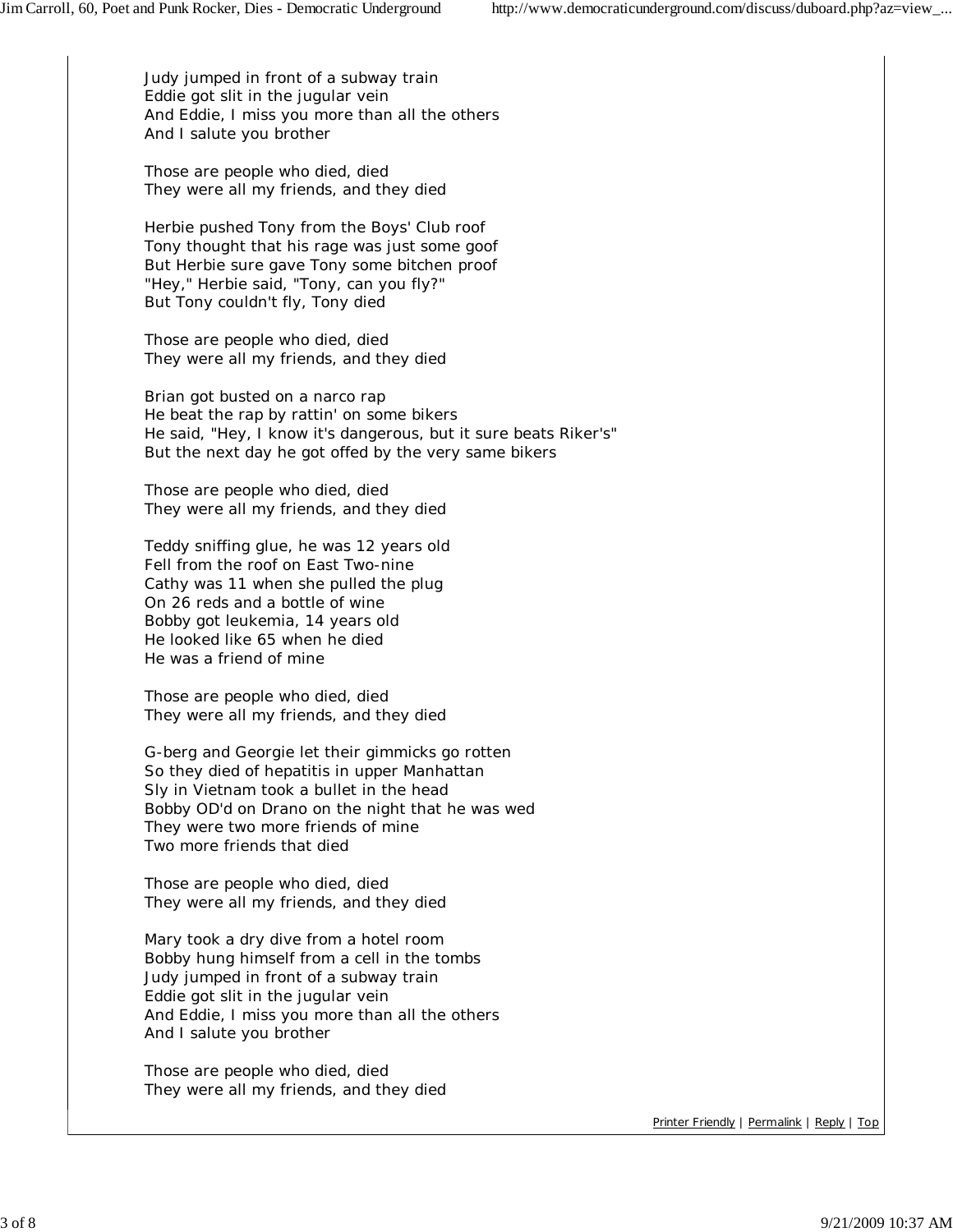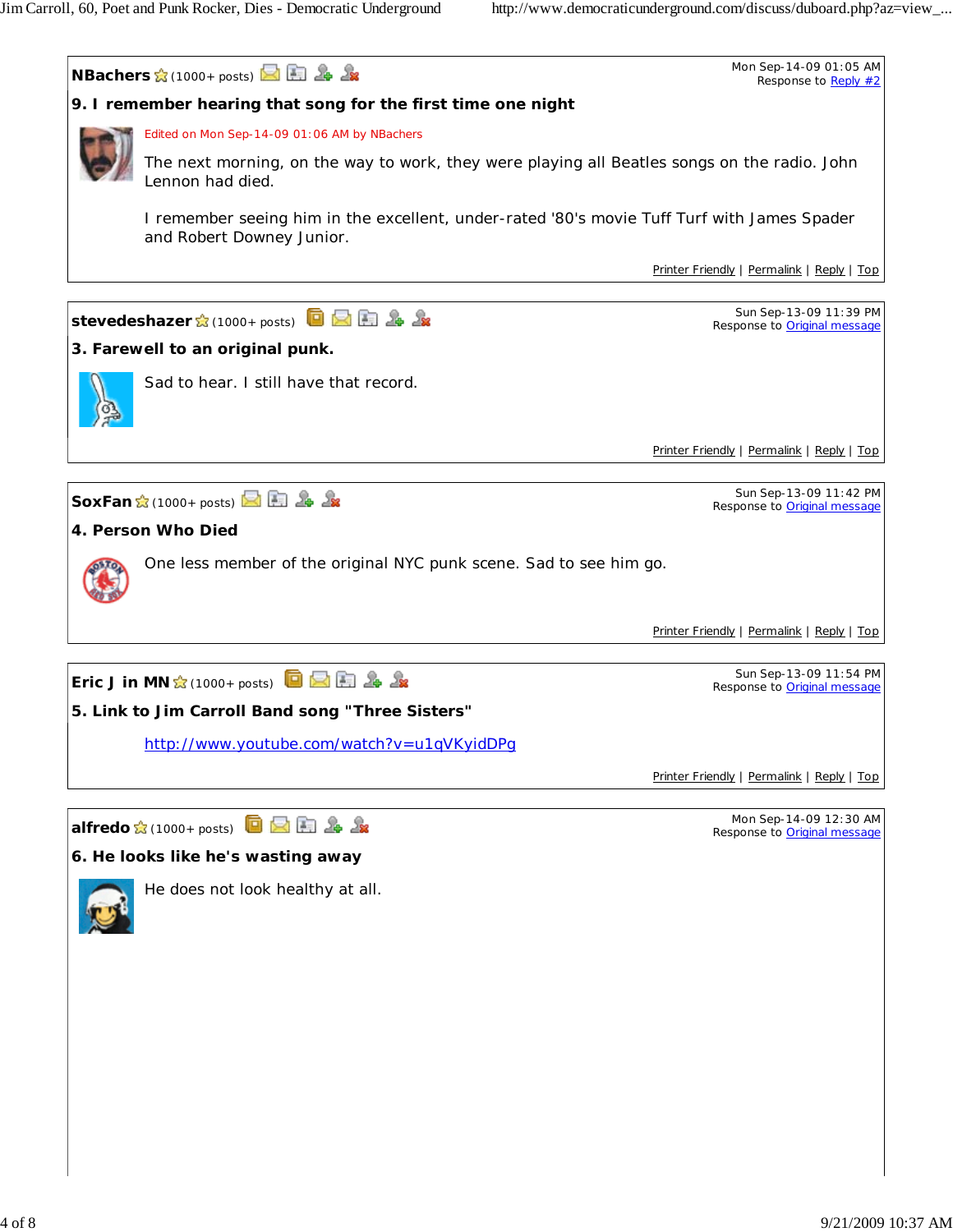

Printer Friendly | Permalink | Reply | Top

## **Hissyspit** (1000+ posts) Mon Sep-14-09 12:31 AM

## **7. Catholic Boy**



'Cause when the city drops into the night Before the darkness there's one moment of light When everything seems clear The other side, it seems so near...



JOURNAL UPDATED

Response to Original message

Printer Friendly | Permalink | Reply | Top

**ArnoldLayne** (629 posts) **Mon Sep-14-09 10:51 AM**<br>Response to Reply #7

## **18. I remember buying that album in 1980, played it over**

and over along with The Clash and Elvis Costello. I especially liked the song People who Died it was a good Punk or New Wave song from that era.

Printer Friendly | Permalink | Reply | Top

**Yo\_Mama\_Been\_Loggin**  $\frac{1}{2}$  (1000+ posts) **Tue Sep-15-09 12:39 AM** Tue Sep-15-09 12:39 AM

**23. Got that album on vinyl.**

Response to Reply #7

Response to Reply #7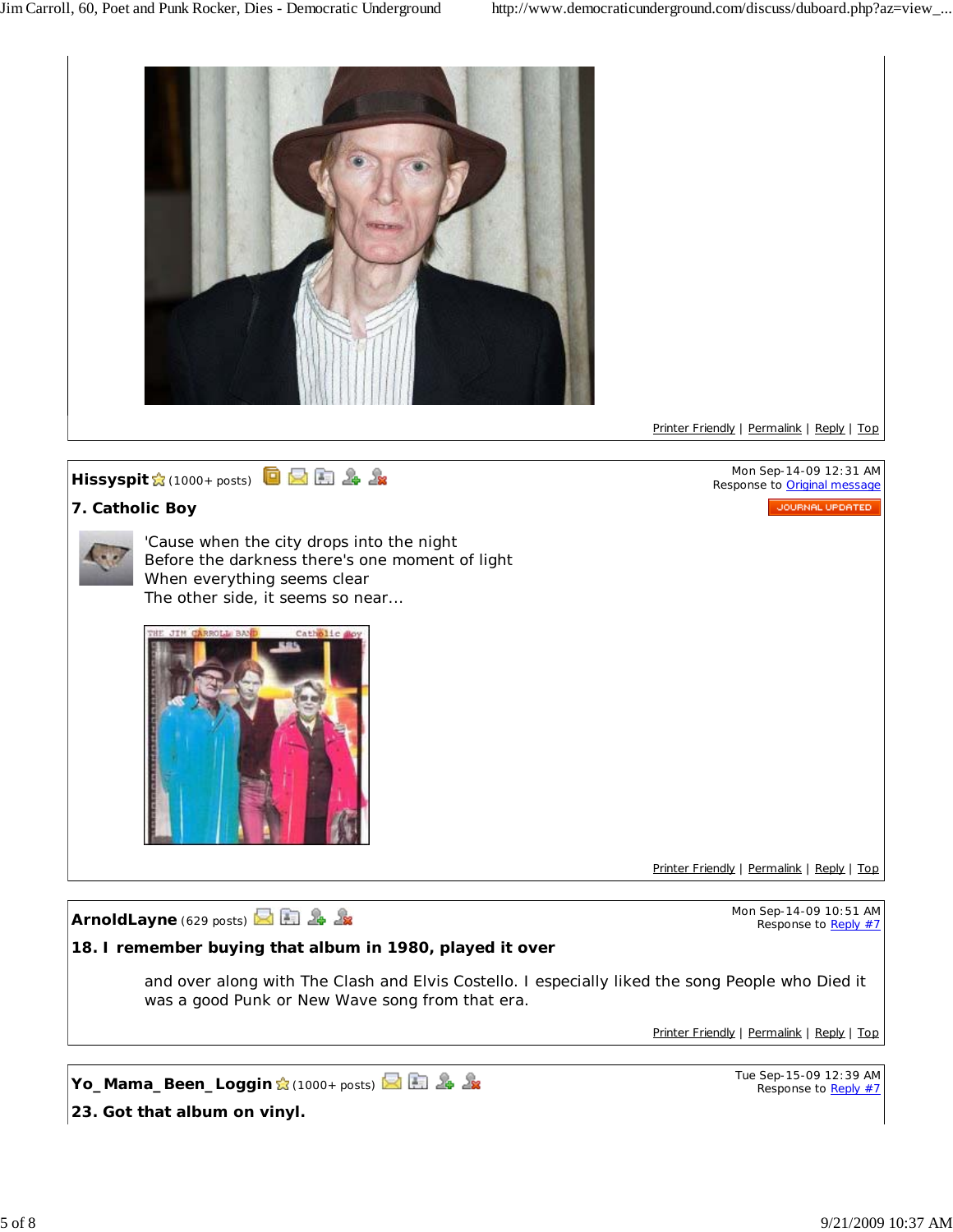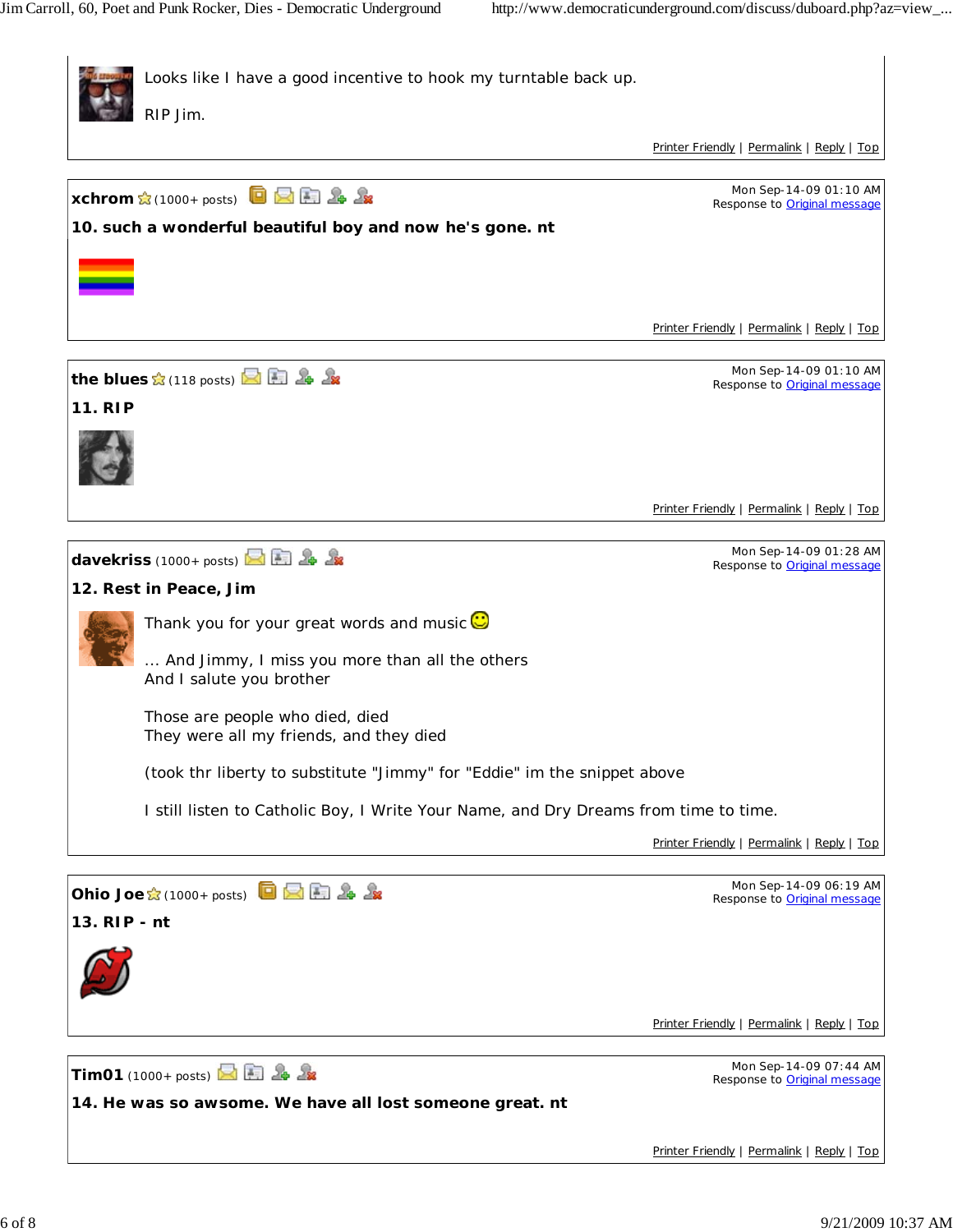